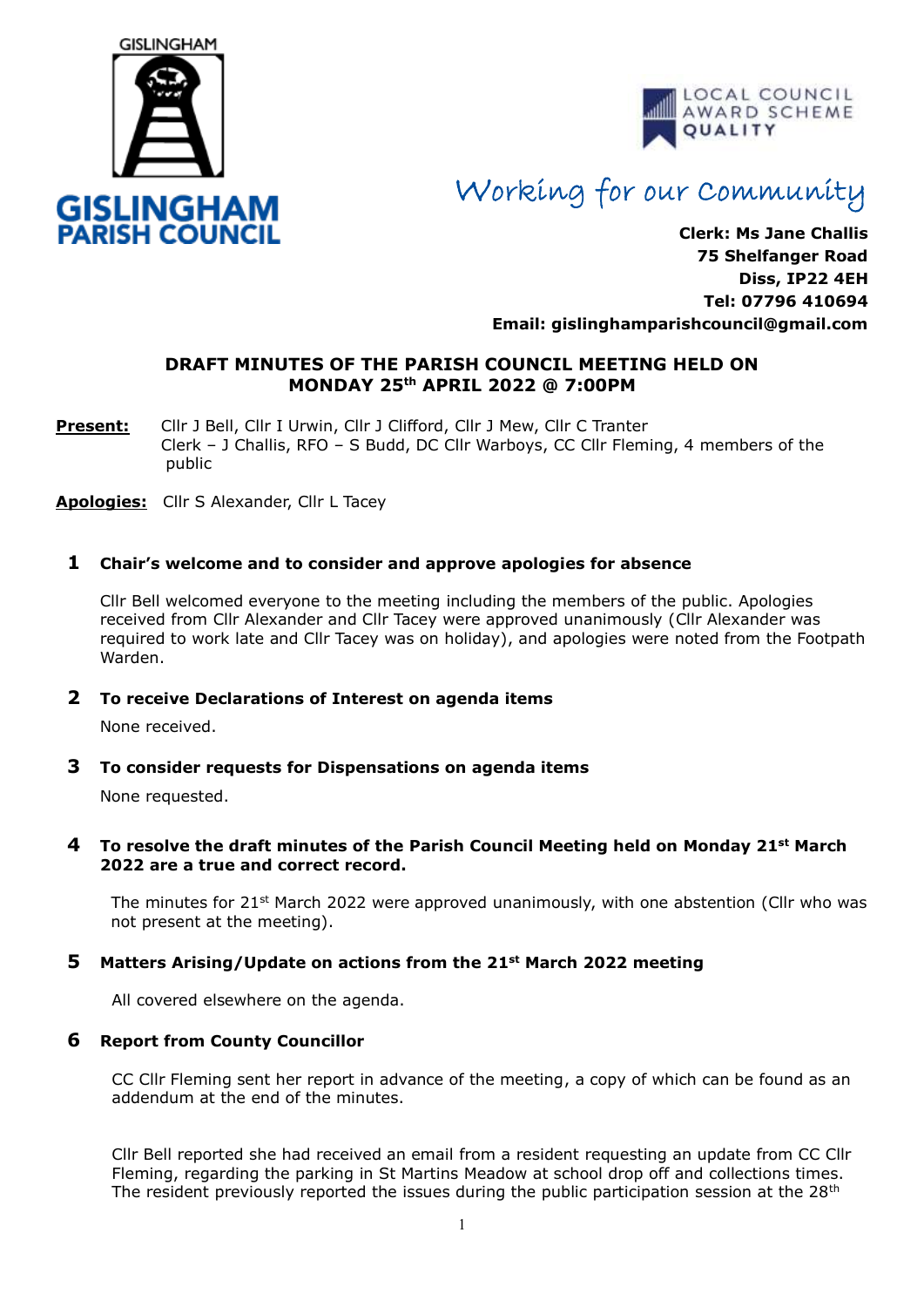February 2022 meeting. CC Cllr Fleming has requested a meeting with the County Council Road Safety Officer which she will follow up. CC Cllr Fleming also acknowledged receipt of an update from the Gislingham JRSO's responsible adult.

# **ACTION – Clerk to ask for an update from CC Cllr Fleming once she has spoken to the CC Road Safety Officer.**

#### **7 Report from District Councillor**

DC Cllr Warboys sent his report in advance of the meeting, a copy of which can be found as an addendum at the end of the minutes.

There were no questions from councillors.

#### **8 Public Participation Session (15 minutes set aside)**

A member of the public was present representing the Six Bells Community Group to request financial support. The group are organising a village survey to ascertain support for a community bid to purchase the Six Bells Inn should it be listed for sale in the future. They would like the group to become a member of the Plunkett Foundation which provides practical advice, support and training to help communities establish and run successful community businesses, and also incorporate the Six Bells Community Group. They are seeking financial assistance to do all of this and would like to use the council's bank account as they do not yet have one.

The RFO said that as per the internal auditor's advice it would be better for the group to have their own bank account, which would be a requirement if the group was to be incorporated anyway, although it may be possible to help initially. After discussing councillors felt that whilst they supported the village survey, further support would depend upon the results of the survey. Cllr Bell requested the group shared the survey with the council before conducting it. The member of the public said the group would be happy to do this, and asked whether a councillor would consider joining the group to represent the council. Councillors reiterated their concern that if a Councillor were to join the Action Group it would be inappropriate for transparency and impartiality reasons, and it was suggested again that the Action Group should instead submit a report to the Council each month with their updates and a progress report, as per the 28<sup>th</sup> February 2022 minutes.

It was agreed unanimously to support the survey up to a cost £500 based upon the council having sight of the survey in advance, and a formal application being submitted once the full costs are known.

7:47pm CC Cllr Fleming and one member of the public left

A member of the public was present to represent the Playground Working Party. He advised that some maintenance has been carried out and the equipment is now open and safe to use, however to progress any further financial support from the council is required. Cllr Clifford expressed thanks on behalf of the council for all the work that has been done so far. Cllr Bell advised that the playground is item 21 at which point this will be discussed further.

7:58pm one member of the public left the meeting

#### **9 Chair's Report**

Cllr Bell asked councillors to please make sure they respond to emails received from the Clerk. The clerk does filter them to show which are for information only, and which require a response.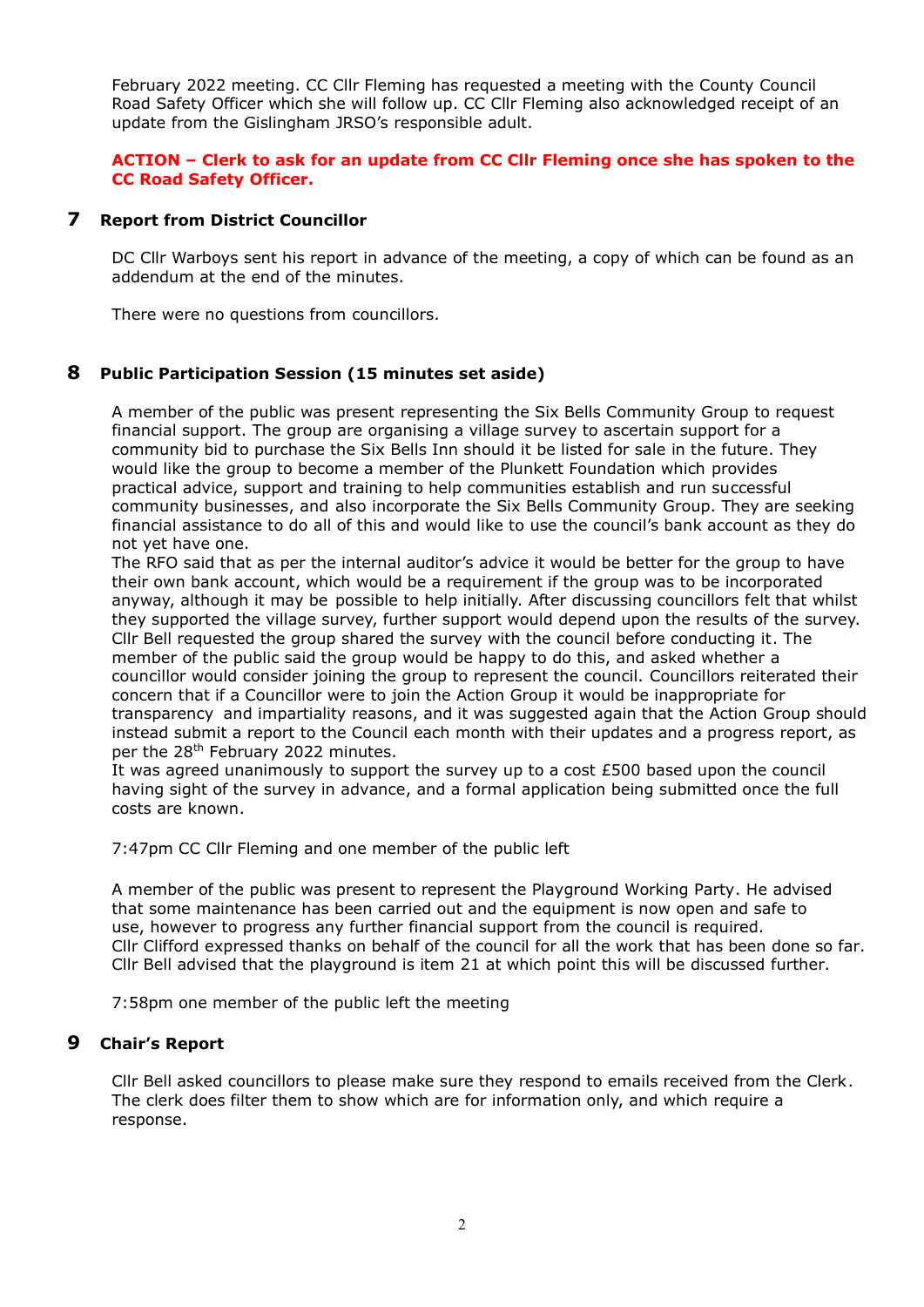# **10 Clerk's Report (agenda item 9)**

- DC/21/06315 Six Bells Inn The Clerk attended the Development Committee meeting at Endeavour House, Ipswich on 23rd March 2022 and read out the preprepared statement on behalf of the Council. The planning application was refused unanimously.
- ACV Application Six Bells Inn MSDC have confirmed that the ACV application against the Six Bells Inn has been successful.
- Signage/bin Audit progressing. All 12 grit bins in the village need replacing and will be a future agenda item before the autumn/winter.
- The two new dog bins are on MSDC's work list to install. MSDC will provide the posts and fixings FOC as part of the Welcome Back Funding scheme.
- An update has been received from the JRSOs and responsible adult, as per agenda item 6. They have drafted a letter to send to all families and are planning a questionnaire to collate information on how people get to school, where they park if driving etc.
- War Memorial the contractor has carried out an assessment and discovered the movement is due to sinking/failure of the concrete footing, which means it requires disassembly, a new reinforced base, and reassembly, costing an estimated £7,000.00. The Church Warden has been advised and further funding sources need to be investigated.
- MSDC have advised that they have been requested to remove the recycling bins from the Six Bells Inn and have asked if the Parish Council would like them sited elsewhere in the village. The village hall has also been contacted but they do not wish to take them. The council does not own any land in the village so the request has been forwarded to GUC who will include it on their May meeting agenda.
- The village hall have confirmed that equipment stored at the village hall eg the TV and sound system, is available for community use by prior arrangement. It is not currently stated on their booking form but this will be discussed at their next meeting.
- East Anglia GREEN Energy Enablement consultation this has been forwarded to councillors and will be included on the May agenda.

# **ACTION**

- **Clerk to investigate new grit bins**
- **Clerk to investigate funding sources for War Memorial**
- **Clerk to add East Anglia GREEN Energy Enablement consultation to next agenda**

# **11 RFO's Report (agenda item 10)**

- A summary of reserves to the end of March 2022, and receipts and payments to the end of March 2022 were sent to Councillors prior to the meeting.
- The Neighbourhood CIL Report 2021/22 has been completed and was sent to councillors prior to the meeting
- The Budget Monitoring and 15% Variance Explanations 2021/22 was sent to councillors prior to the meeting
- Cllr Tranter has completed and approved the last quarterly year check of the accounts 2021/22.

The Neighbourhood CIL Report 2021/22, and Budget Monitoring and 15% Variance Explanations 2021/22 were approved unanimously.

# **ACTION – Clerk to add to website**

# **12 New Parish Councillor Co-Option**

Cllr Bell introduced the member of the public who had expressed an interest in becoming a parish councillor. The member of the public had completed an application form in advance of the meeting which had been circulated to councillors, and confirmed they were happy to commit to the meeting times and undertake new councillor training. There being no further questions from councillors, Cllr Bell asked both members of the public still present to leave the meeting room whilst the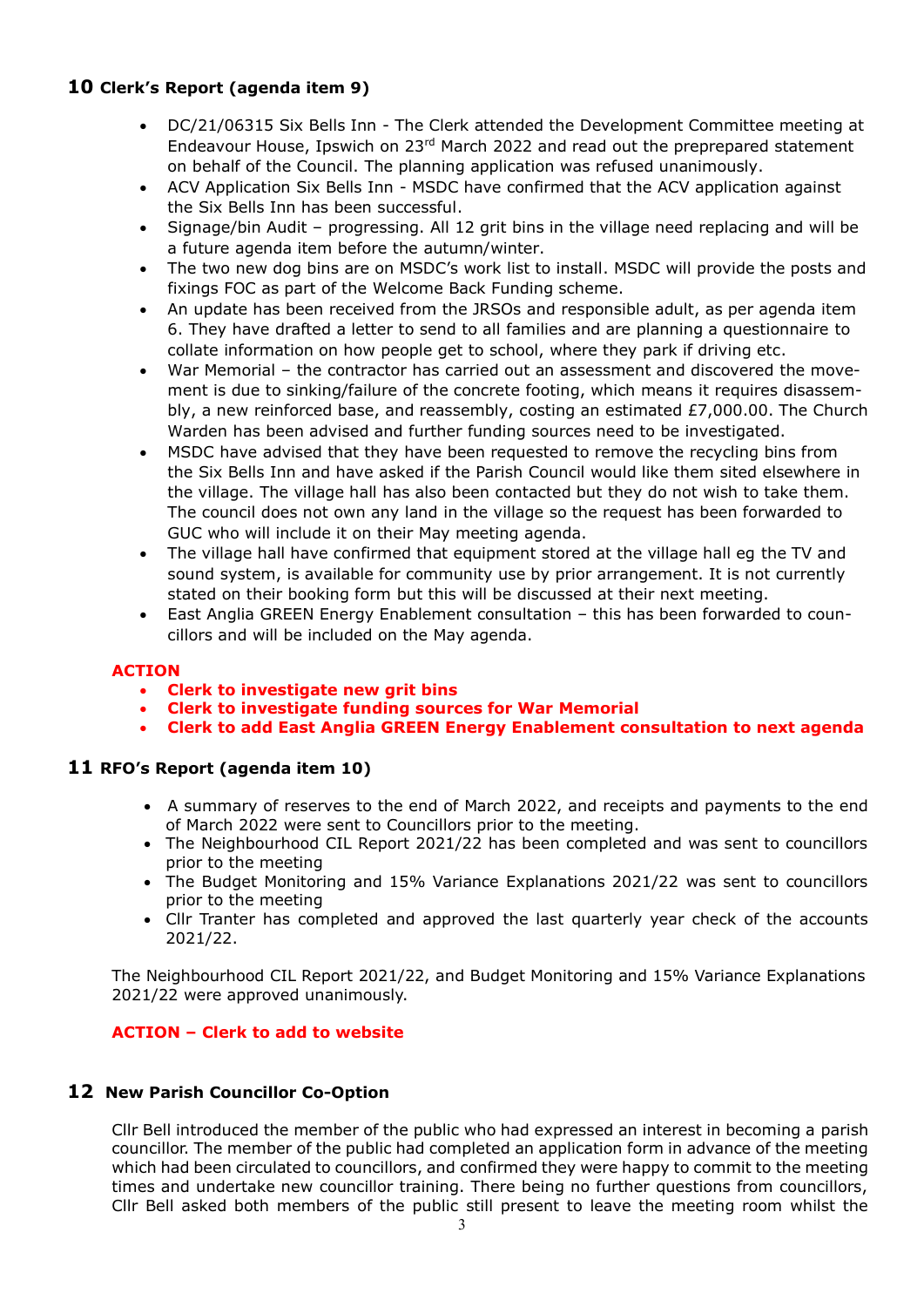application was discussed. Councillors agreed unanimously to co-opt the member of the public and asked both members of the public to re-join the meeting. New Cllr Phil Steadman was then asked to sit with the council for the remainder of the meeting and signed a Declaration of Acceptance of Office.

## **ACTION – Clerk to arrange for Cllr Steadman to complete Register of Interests**

8:21pm DC Cllr Warboys left the meeting

#### **13 Member's approval to receive Agendas by email**

The Local Government Act 1972 schedule 12, requires permission from members for summonses (agendas) to be sent electronically. Councillors agreed unanimously that they give permission to receive agendas via email. Cllr Alexander and Cllr Tacey gave their permission via email prior to the meeting.

#### **14 Community Governance Review (Boundaries)**

MSDC are conducting a Community Governance Review of Parishes, Town Councils and Unparished areas. The first stage of the review process will be a consultation, and the District Council will be inviting residents and other interested persons or organisations to submit their views. The deadline for submission to the first stage of the review is Friday 27th May 2022. Full details were circulated to councillors prior to the meeting. To be discussed further at the next meeting prior to the first stage submission deadline.

#### **15 Final arrangements of the Annual Parish (Village) meeting & Annual Parish Council Meeting**

The Annual Parish Council meeting will be held on Monday 23<sup>rd</sup> May 2022 commencing at 6pm in Gislingham Village Hall. The Annual Parish meeting will start at 7pm following the Annual Parish Council meeting with refreshments to conclude. There will a guest speaker, Stefan Henriksen Suffolk Police Community Engagement Officer, and Annual reports have been invited from organisations within the village.

# **16 Neighbourhood Watch Report (Cllr Tranter)**

Sent prior to the meeting and included as an addendum at the end of the minutes.

#### **17 Tree Warden's Report (Cllr Clifford)**

Cllr Clifford reported that she has undertaken a free online Tree Warden course and has attended the induction with 7 more modules to follow.

Cllr Clifford also advised that there is a half-fallen tree on footpath 007 which she has reported to both the Footpath Warden and Suffolk County Council. Cllr Clifford has received email confirmation from Suffolk Highways regarding the bridge on Mill Street which has previously been reported as dangerous, to advise it has been assessed and added to their works list.

#### **ACTION – Cllr Clifford to forward Suffolk Highways email to the Clerk for the PC's records.**

#### **18 Footpath Warden's Report including bridleway update from SCC (Mr Bryant)**

The Footpath Warden's report was sent to councillors prior to the meeting and can be found as an addendum at the end of the minutes.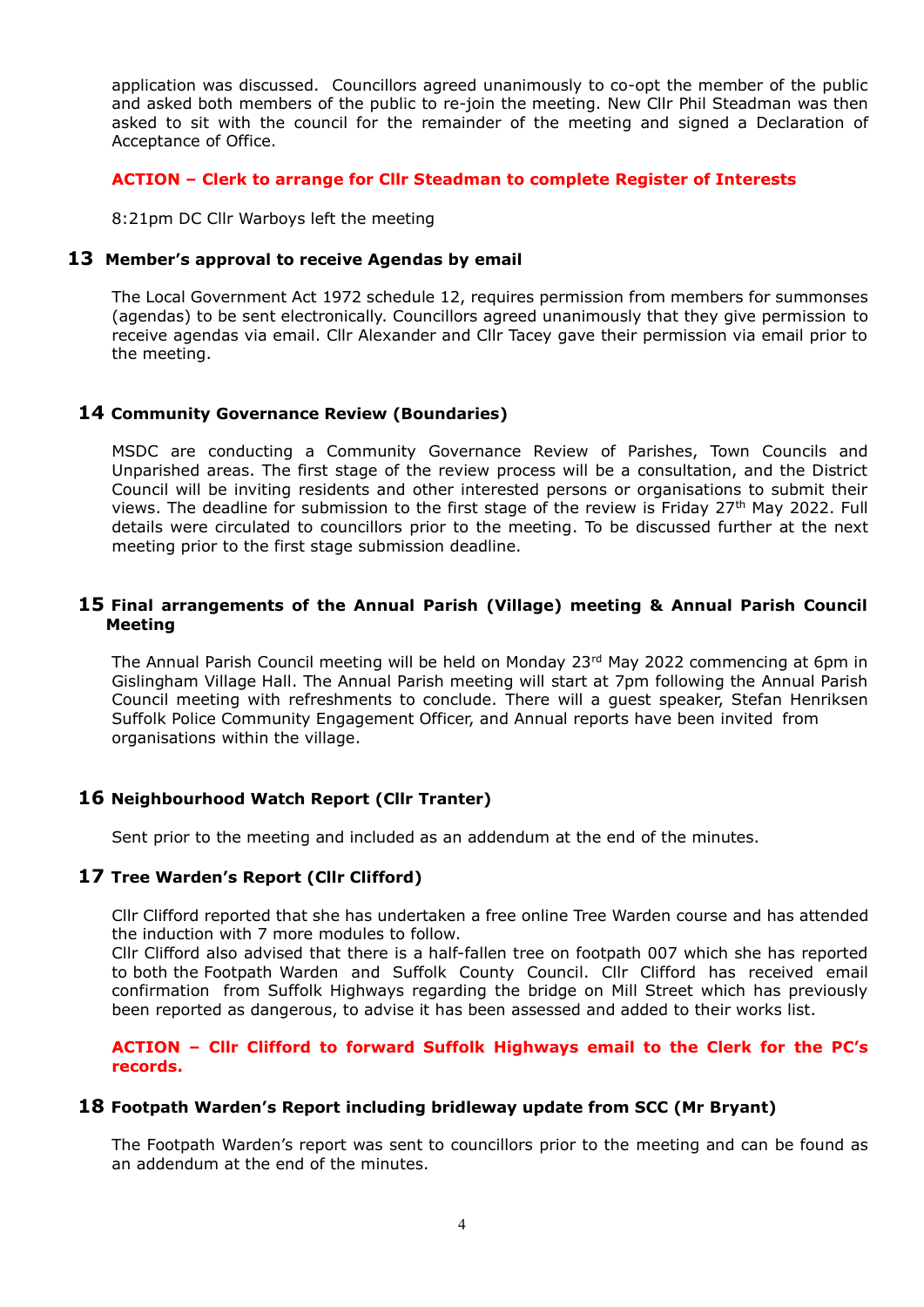# **19 SID (Speed Indicator Device)**

The SID Report can be found as an addendum at the end of the minutes.

## **20 Book Sale/Coffee Morning Report and Rota**

Cllr Clifford reported that a member of the public had complained at the recent book sale that the play equipment on Charity Meadow looks in a poor state. Cllr Clifford told them that the council is currently looking at the repairs/replacements required to the equipment alongside routine maintenance.

#### **21 Charity Meadow to include CCTV update**

• CCTV update

Permission from GUC to re-site the CCTV to ensure it does not sit on land leased to a third party, is included on their May meeting agenda.

A resident has advised that there was an incident at Charity Meadow on Friday 22<sup>nd</sup> April 2022 when a child was pushed by a group of youths. The resident reported it to the Police and has since discovered that it involved a year 11 student from Hartismere High School. The school has been made aware and has spoken to the student.

• Play Area including Report from Working Party

The Working Group have carried out basic maintenance to allow the play area to remain open safely, but further work will require a financial input from the council. Cllr Clifford proposed approving spending of up to  $£2,000.00$  to allow the Working Group to continue maintaining the play area and repairing the equipment that does not need replacing. Seconded by Cllr Tranter and approved unanimously.

Two companies have conducted site inspections in order to provide quotations, and a third company is due to visit in the next couple of weeks. MSDC have confirmed that they are holding £47,341.48 of available CIL funding for Gislingham from the Lovells Development.

After discussing councillors agreed unanimously to carry out work to the play area and equipment in stages, starting with the surfacing.

#### **ACTION**

- **Clerk to email Play Area Working Party advising approval of funds up to £2,000.00, confirming expenses need to be submitted to the next council meeting for reimbursement, and that any invoices need to be in the name of Gislingham Parish Council and include VAT details if applicable.**
- **Clerk to ask Playground companies to provide a full breakdown in their quotations ensuring surfacing is shown separately.**

#### **22 Queen's Platinum Jubilee 2022 – update from Cllr Tranter**

All arrangements are in place with just a plaque and tree guard to organise. Judges are needed for the fancy dress competition, volunteers for the road closure, and two children to volunteer to carry the relay torch. The cost to the Parish Council is expected to be approximately £2,900.00.